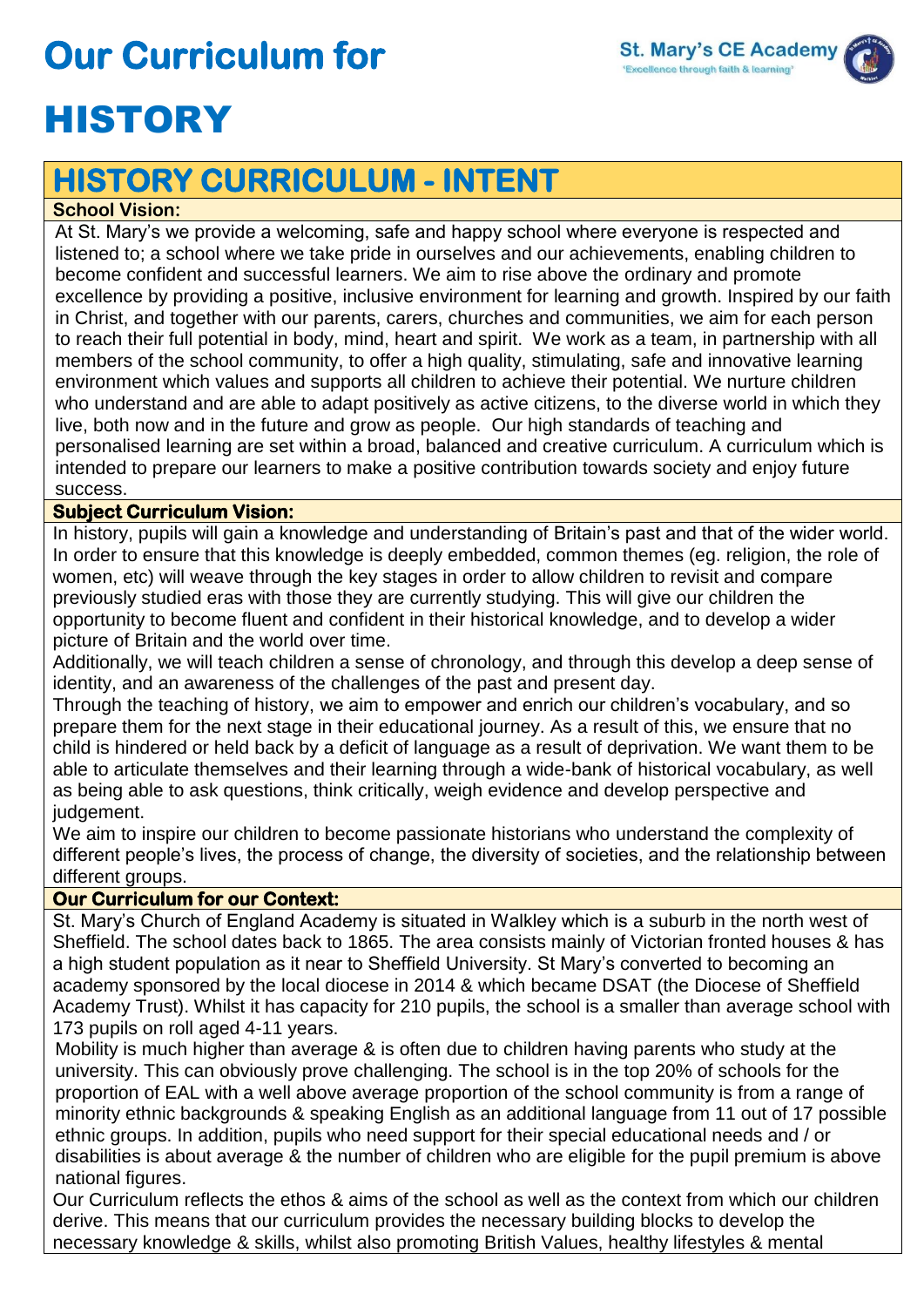wellbeing, plus excellent behaviour & attitudes. It is underpinned with a large emphasis on SMSC development, a strong practical outworking for others in line with our Christian ethos, whilst also building character & readiness for the next stages of education & the learning journey beyond.

### **HISTORY CURRICULUM - IMPLEMENTATION**

The overarching aim for history in the National Curriculum is to equip pupils with the ability to think critically, ask questions, weight evidence and develop perspective and judgement. In addition to this, pupils should develop a comprehensive overview of British and world history, and use this knowledge to understand the challenges people have faced throughout history.

The national curriculum for history aims to ensure that all pupils:

- know and understand the history of these islands as a coherent, chronological narrative, from the earliest times to the present day: how people's lives have shaped this nation and how Britain has influenced and been influenced by the wider world
- know and understand significant aspects of the history of the wider world: the nature of ancient civilisations; the expansion and dissolution of empires; characteristic features of past non-European societies; achievements and follies of mankind
- gain and deploy a historically grounded understanding of abstract terms such as 'empire', 'civilisation', 'parliament' and 'peasantry'
- understand historical concepts such as continuity and change, cause and consequence, similarity, difference and significance, and use them to make connections, draw contrasts, analyse trends, frame historically-valid questions and create their own structured accounts, including written narratives and analyses
- understand the methods of historical enquiry, including how evidence is used rigorously to make historical claims, and discern how and why contrasting arguments and interpretations of the past have been constructed History – key stages 1 and 2 2
- gain historical perspective by placing their growing knowledge into different contexts, understanding the connections between local, regional, national and international history; between cultural, economic, military, political, religious and social history; and between shortand long-term timescales.

| <b>Learning Experience</b>                                                                                                                                                                                                                                                                         | <b>Resources</b>                                                                                                                                                                                                                                                                             | <b>Links with other Subject</b><br><b>Areas</b>                                                                                                                                                                            |  |  |
|----------------------------------------------------------------------------------------------------------------------------------------------------------------------------------------------------------------------------------------------------------------------------------------------------|----------------------------------------------------------------------------------------------------------------------------------------------------------------------------------------------------------------------------------------------------------------------------------------------|----------------------------------------------------------------------------------------------------------------------------------------------------------------------------------------------------------------------------|--|--|
| What is the breadth of<br>experience provided for our<br>children?                                                                                                                                                                                                                                 | What resources are used to<br>support the teaching &<br>learning of this subject?                                                                                                                                                                                                            | What links are made between<br>this & other subject areas?                                                                                                                                                                 |  |  |
| • Quality First teaching: variety<br>of teaching styles, varied<br>stimulus,<br>• Quality Resources: Books,<br>texts, online resources &<br>programmes<br>• Visits: places of historical<br>significance and museums<br>• Visitors: history workshops<br>(eg. 'the History Van')<br>• Experiences: | • A wide variety of books (fiction<br>and non-fiction)<br>• Artefacts<br>• Photos of primary sources<br>• Topic related texts<br>• Online databases and<br>archives<br>• Published schemes<br>(Cornerstones and the<br><b>Historical Association)</b><br>Self & peer assessment<br>materials | Links are made with other<br>subject areas wherever possible<br>& history skills are often taught<br>via other subject areas.<br>English, art, geography, DT,<br>computing are often taught<br>using a historical context. |  |  |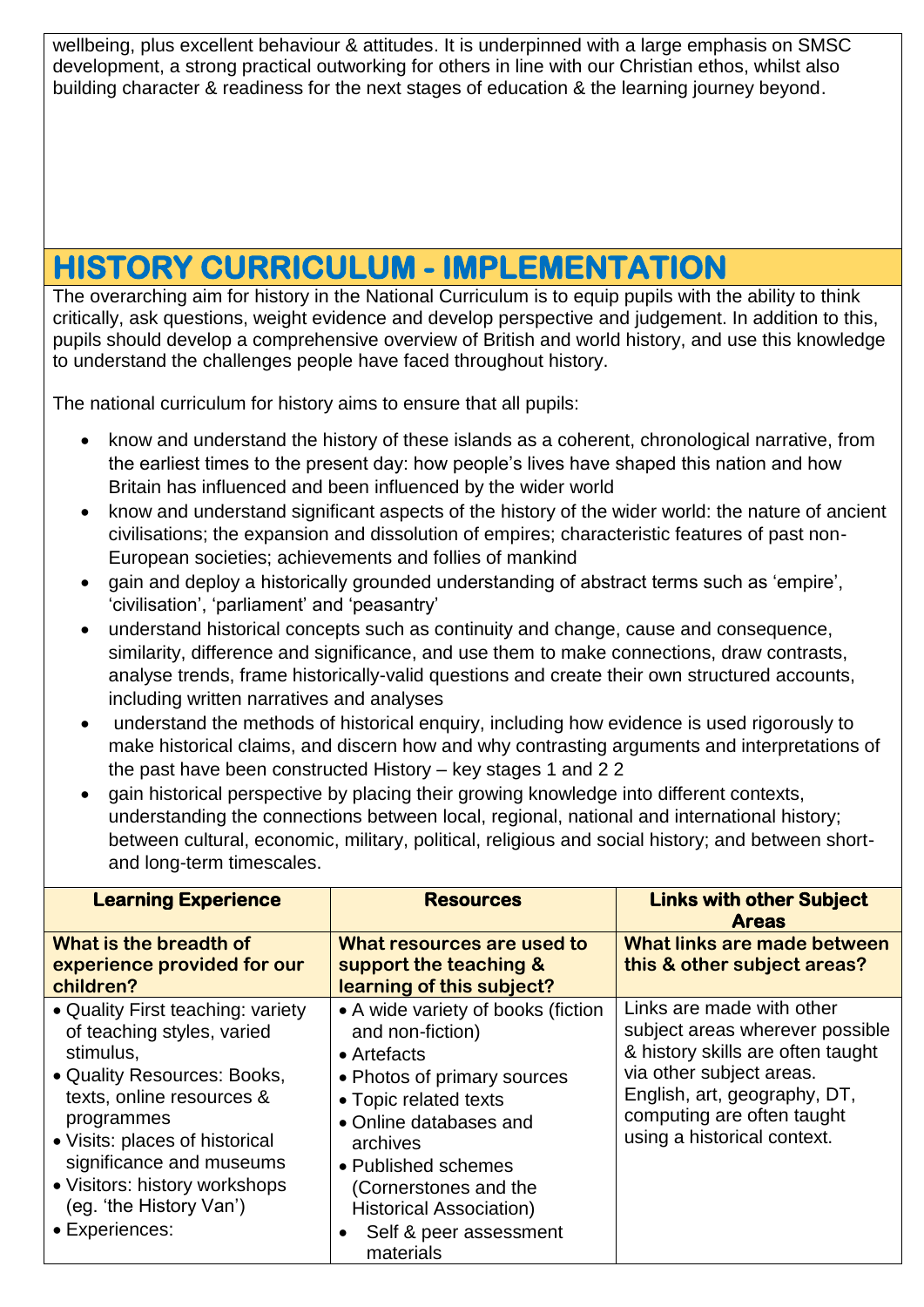#### **Planning & Sequencing of Knowledge & Skills**

**How is the subject planned & sequenced in order that our children can progress through the Building Blocks for learning? This may include: Vocabulary, People, Places, Events, Concepts, Skills, Analysis, Evaluation, Problem-solving, Creativity, Independence, etc.** 

See Appendices attached.

### **HISTORY CURRICULUM - IMPACT**

| <b>Assessment</b>                                                                                                                                                                                                                                                                                                                                                                                                   | <b>Monitoring &amp; Evaluation</b>                                                                                                                                                                                                                                                                                                                                                                                                                                          | <b>Long Term Memory</b>                                                                                                                                                                                                                                                                                                                                                                                                                                                                                  |  |
|---------------------------------------------------------------------------------------------------------------------------------------------------------------------------------------------------------------------------------------------------------------------------------------------------------------------------------------------------------------------------------------------------------------------|-----------------------------------------------------------------------------------------------------------------------------------------------------------------------------------------------------------------------------------------------------------------------------------------------------------------------------------------------------------------------------------------------------------------------------------------------------------------------------|----------------------------------------------------------------------------------------------------------------------------------------------------------------------------------------------------------------------------------------------------------------------------------------------------------------------------------------------------------------------------------------------------------------------------------------------------------------------------------------------------------|--|
| <b>How is this subject</b>                                                                                                                                                                                                                                                                                                                                                                                          | How do we know we have                                                                                                                                                                                                                                                                                                                                                                                                                                                      | How does this subject impact                                                                                                                                                                                                                                                                                                                                                                                                                                                                             |  |
| assessed?                                                                                                                                                                                                                                                                                                                                                                                                           | been successful?                                                                                                                                                                                                                                                                                                                                                                                                                                                            | on long term memory?                                                                                                                                                                                                                                                                                                                                                                                                                                                                                     |  |
| Teacher assessment<br>Marking<br>Self and peer assessment                                                                                                                                                                                                                                                                                                                                                           | <b>Lesson observations</b><br>$\bullet$<br><b>Results / Data Analysis</b><br>$\bullet$<br>Work scrutiny<br>$\bullet$<br><b>Discussions</b><br>$\bullet$<br>Timetables<br>$\bullet$<br>In school moderation<br>$\bullet$<br>Staff and pupil questionaires<br>$\bullet$                                                                                                                                                                                                       | • Revision & recapping<br>· Success Criteria<br>• Feedback / reflection from<br>marking<br>• Repeated recall<br>• Curriculum Mats<br>• Links & connections with other<br>subject areas plus old & new<br>knowledge<br>• Learning Journals<br>• Quizzes<br>• Discussion                                                                                                                                                                                                                                   |  |
| <b>Readiness for Next Stage of</b><br><b>Education</b>                                                                                                                                                                                                                                                                                                                                                              | <b>Promotion of Social Mobility</b>                                                                                                                                                                                                                                                                                                                                                                                                                                         | <b>Promotion of British Values &amp;</b><br><b>SMSC</b>                                                                                                                                                                                                                                                                                                                                                                                                                                                  |  |
| How does this subject<br>prepare our children for the<br>next stage of their<br>educational journey at<br>secondary school & beyond?                                                                                                                                                                                                                                                                                | How does this subject<br>promote social mobility?                                                                                                                                                                                                                                                                                                                                                                                                                           | How does this subject<br>promote British Values &<br>SMSC?                                                                                                                                                                                                                                                                                                                                                                                                                                               |  |
| We endeavour to ensure that<br>the sequence of content<br>enables our children to progress<br>whilst they are with us, but also<br>to provide the building blocks<br>necessary to develop further at<br>secondary school & their<br>learning journey beyond.<br>Underlying all of this is our<br>emphasis on Leaning Culture<br>which provides the underlying<br>principles of attitude, resilience<br>& character. | Our aim is that no child is<br>disadvantaged by their<br>background situation & that, as<br>a school, we provide everything<br>that a child needs so that there<br>is no cumulative dysfluency or<br>gaps in learning. As a result, we<br>ensure that children have a<br>broad range of curriculum<br>experiences, free access to a<br>wide variety of books, multiple<br>opportunities to speak as well<br>as listen, plus our curriculum is<br>designed in order to boost | Through our rich & varied<br>curriculum, we ensure that our<br>children are well equipped for<br>life in modern Britain &, through<br>subject linkage have an<br>excellent understanding of<br>Democracy, the Rule of Law,<br>Responsibility & Liberty, Mutual<br>Respect plus Tolerance of those<br>of different faiths and beliefs.<br>Our Curriculum is driven by<br>SMSC Development &, as a<br>result, pupils thrive - enjoying<br>their lives, learning & want to<br>make a difference for others. |  |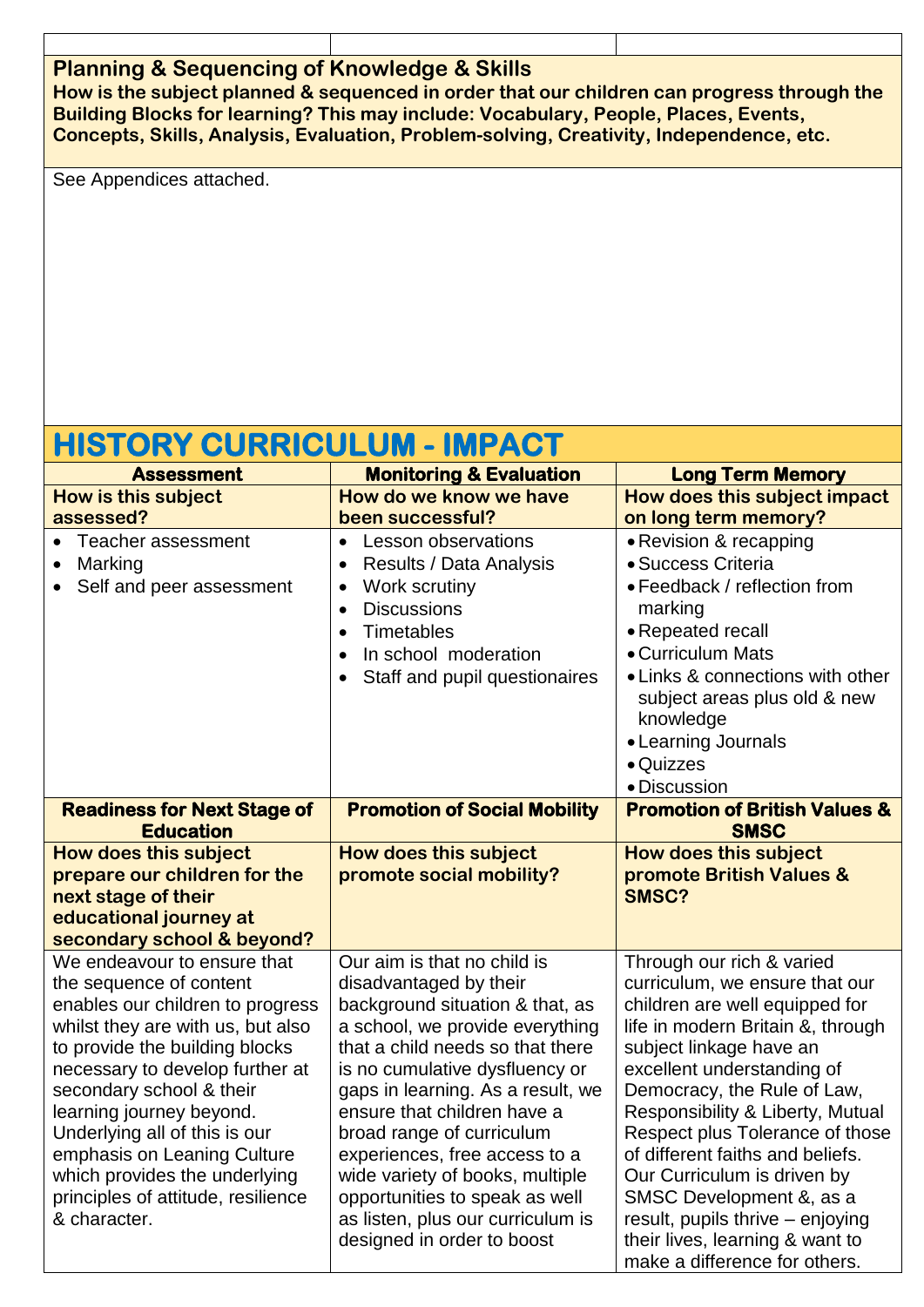| general as well as subject<br>specific vocabulary. |  |
|----------------------------------------------------|--|
|                                                    |  |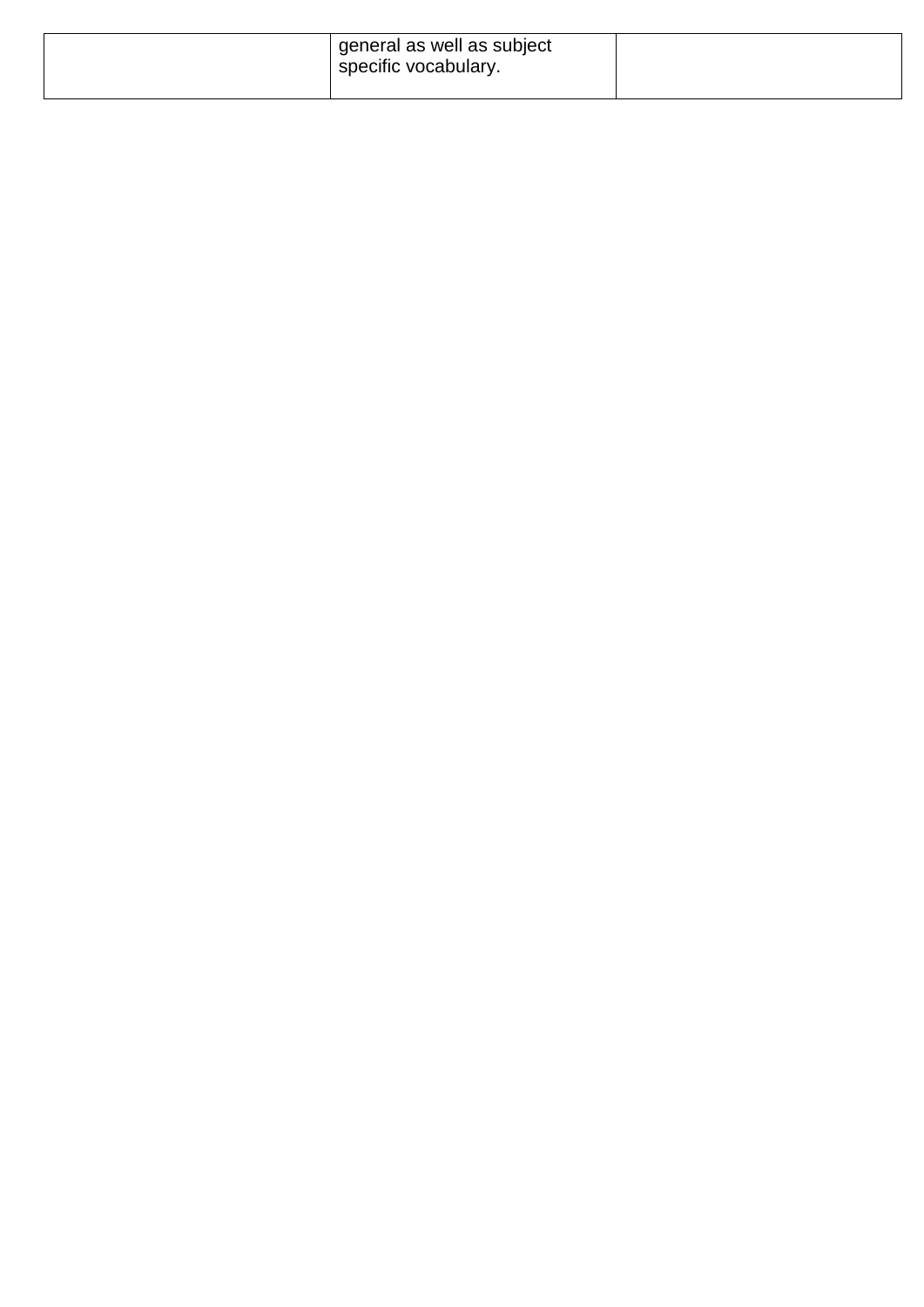### **Appendices - Planning & Sequencing of Knowledge & Skills**

**How is the subject planned & sequenced in order that our children can progress through the Building Blocks for learning? This may include: Vocabulary, People, Places, Events, Concepts, Skills, Analysis, Evaluation, Problem-solving, Creativity, Independence, etc.**

## **Progression in History at St Mary's Academy**

|                                                                                                                        | FS1 and FS2                                                                                                                                                                               | Y <sub>1</sub>                                                                                                                                                                     | <b>Y2</b>                                                                                                                                                                                                                                                                          | Y3/4                                                                                                                                                                                                                                                                                                                                                                                                                                                              | <b>Y5/6</b>                                                                                                                                                                                                                                                                           |
|------------------------------------------------------------------------------------------------------------------------|-------------------------------------------------------------------------------------------------------------------------------------------------------------------------------------------|------------------------------------------------------------------------------------------------------------------------------------------------------------------------------------|------------------------------------------------------------------------------------------------------------------------------------------------------------------------------------------------------------------------------------------------------------------------------------|-------------------------------------------------------------------------------------------------------------------------------------------------------------------------------------------------------------------------------------------------------------------------------------------------------------------------------------------------------------------------------------------------------------------------------------------------------------------|---------------------------------------------------------------------------------------------------------------------------------------------------------------------------------------------------------------------------------------------------------------------------------------|
| <b>HISTORICAL</b><br><b>ENQUIRY</b><br>To investigate the<br>past using a wide<br>range of historical<br>sources.      | To answer 'how'<br>and 'why'<br>questions about<br>their experiences<br>and in response<br>to stories or<br>events.<br>To sort artefacts<br>(primary sources)<br>into 'then' and<br>'now' | Observe or handle<br>primary and<br>secondary sources<br>(artefacts,<br>pictures, stories<br>and databases) in<br>order to ask<br>questions and find<br>answers about the<br>past. | Observe or<br>handle primary<br>and secondary<br>sources<br>(artefacts,<br>pictures, stories<br>and databases) in<br>order to ask<br>questions<br>and find answers<br>about the past.<br>To identify and<br>discuss the<br>different ways in<br>which 'history' is<br>represented. | Use and evaluate a range<br>of primary and secondary<br>historical sources<br>(including ICT) to ask<br>questions and find<br>answers to questions<br>about the past.<br>Select suitable sources of<br>evidence, giving<br>reasons for choices<br>Use sources of evidence<br>to deduce<br>information about the<br>past.<br>Use more than one<br>source of evidence for<br>historical enquiry in order<br>to gain a more<br>accurate understanding<br>of history. | Use and evaluate<br>$\bullet$<br>historical sources<br>(including ICT) to form<br>testable hypotheses<br>about the past.<br>Understand that no<br>single source of<br>evidence gives the full<br>answer to questions<br>about the past.<br>Refine lines of enquiry<br>as appropriate. |
| <b>HISTORICAL</b><br><b>INTERPRETATION</b><br>To interpret the<br>past using a wide-<br>range of historical<br>sources |                                                                                                                                                                                           | Begin to identify<br>different ways to<br>represent the past<br>using photos,<br>stories, ICT,<br>drama, timelines,<br>and drawing.                                                | Compare sources<br>that depict people<br>or events in the<br>past, to identify<br>differences in the<br>ways of life.                                                                                                                                                              | Recognise similarities<br>and differences between<br>periods of time.<br>Begin to give reasons for<br>and results of the main<br>events and changes.                                                                                                                                                                                                                                                                                                              | Use an increasing<br>$\bullet$<br>depth of factual<br>knowledge to describe<br>past societies and<br>periods, and begin to<br>make links between<br>them.<br>Identify and describe<br>reasons for and results<br>of historical events.                                                |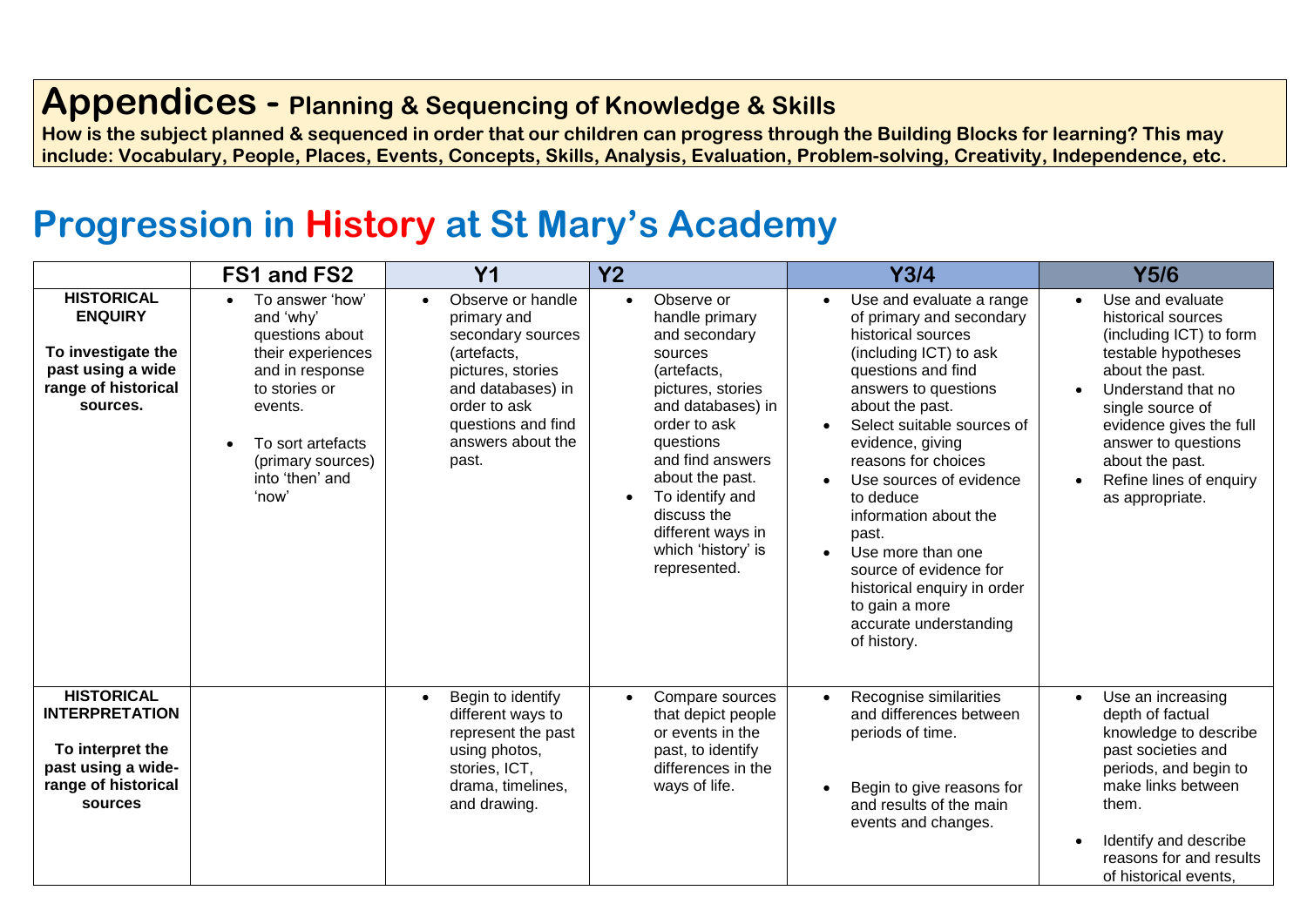|                                                                                                                                 |                                                                                   | Use stories to<br>distinguish<br>between fact and<br>fiction.             |                                                                                                                                                                                     | Identify different ways in<br>which the past is<br>represented and<br>interpreted.                                                                                                                                                                                                               | situations and changes<br>within and across<br>different periods.<br>Show some<br>understanding that<br>aspects of the past<br>have been represented<br>and interpreted in<br>different ways.<br>Show an awareness of<br>the concept of<br>propaganda and how<br>historians must<br>understand the<br>social context of<br>evidence studied. |
|---------------------------------------------------------------------------------------------------------------------------------|-----------------------------------------------------------------------------------|---------------------------------------------------------------------------|-------------------------------------------------------------------------------------------------------------------------------------------------------------------------------------|--------------------------------------------------------------------------------------------------------------------------------------------------------------------------------------------------------------------------------------------------------------------------------------------------|----------------------------------------------------------------------------------------------------------------------------------------------------------------------------------------------------------------------------------------------------------------------------------------------------------------------------------------------|
| <b>HISTORICAL</b><br><b>KNOWLEDGE</b><br>To build an<br>overview of what<br>life was like during<br>the time-periods<br>studied |                                                                                   | Describe historical<br>events and<br>significant people<br>from the past. | Describe<br>$\bullet$<br>historical events<br>and significant<br>people from the<br>past.<br>Recognise that<br>there are reasons<br>why people in the<br>past acted as<br>they did. | Describe the social,<br>$\bullet$<br>ethnic, cultural or<br>religious diversity of the<br>time-period being studied.<br>Describe the<br>characteristic features of<br>the time-period being<br>studied, including ideas,<br>beliefs, attitudes and<br>experiences of men,<br>women and children. | Describe the social,<br>ethnic, cultural or<br>religious diversity of<br>the time period studied.<br>Describe the<br>characteristic features<br>of the past, including<br>ideas, beliefs, attitudes<br>and experiences of<br>men, women and<br>children.                                                                                     |
|                                                                                                                                 |                                                                                   |                                                                           |                                                                                                                                                                                     | Give a broad over-view of<br>historical periods studied<br>so far.                                                                                                                                                                                                                               | Give a broad over-view<br>of historical periods<br>studied so far.                                                                                                                                                                                                                                                                           |
|                                                                                                                                 |                                                                                   |                                                                           |                                                                                                                                                                                     | Make comparisons<br>between the time-period<br>currently being studied<br>and time-periods<br>previously studied.                                                                                                                                                                                | Compare two different<br>time-periods and use<br>evidence to support<br>and explain why a<br>social and/or cultural<br>change took place.                                                                                                                                                                                                    |
| <b>CHRONOLOGY</b><br>To understand<br>chronology                                                                                | They use past,<br>present and<br>future forms<br>accurately when<br>talking about | Place events and<br>artefacts in order<br>on a time line.                 | Label time lines<br>with words or<br>phrases such<br>as: past, present,<br>older and newer.                                                                                         | Place events, artefacts<br>and historical figures on<br>a time line using dates.                                                                                                                                                                                                                 | Place current study on<br>a timeline in relation to<br>other studies, to                                                                                                                                                                                                                                                                     |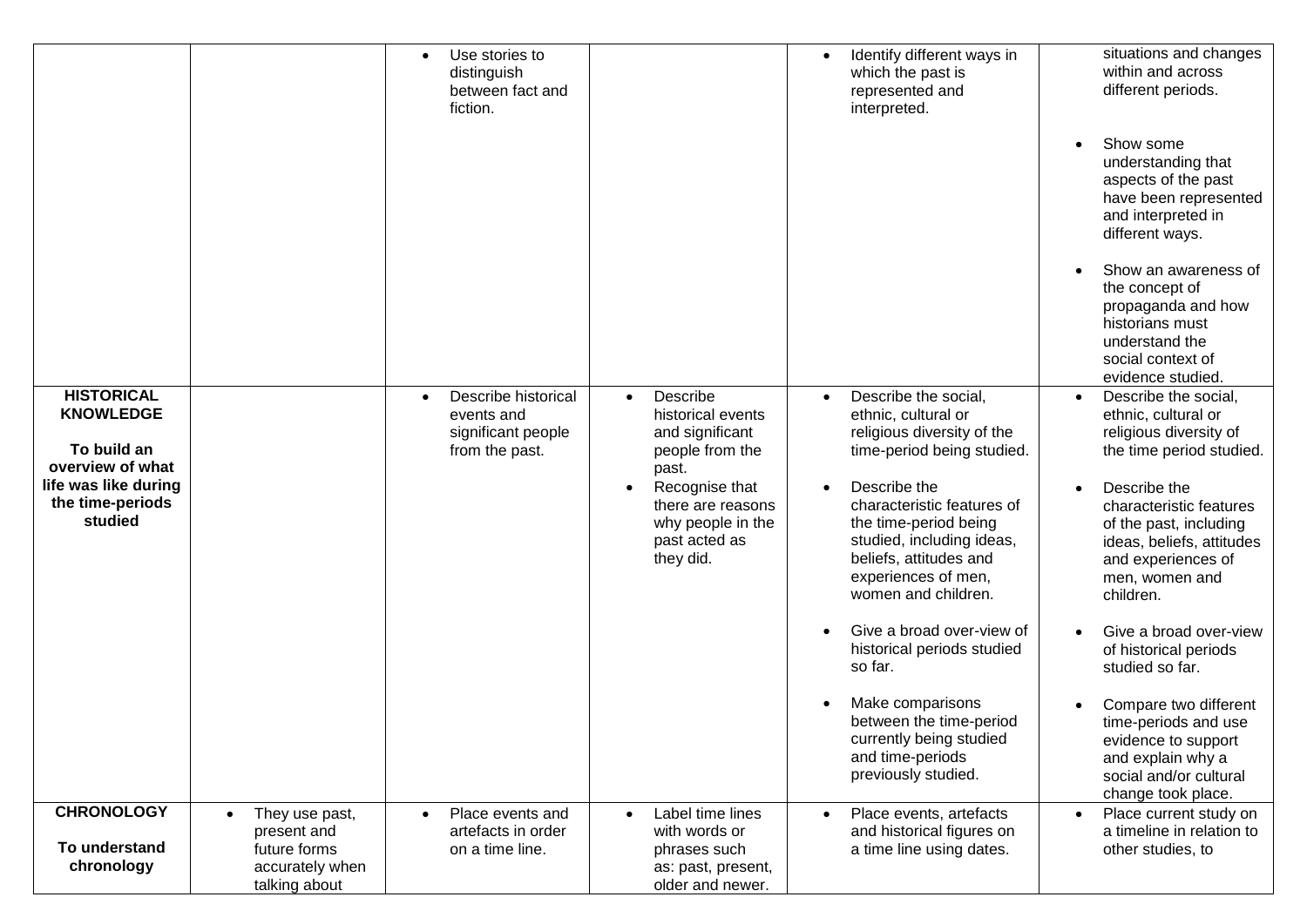|                                                                                                                                   | events that have<br>happened or are<br>to happen in the<br>future.                                                                                                                                                                                                                                                                                   | Recount changes<br>that have occurred<br>in their own lives.                                                                                                                                                                                                      | Use dates where<br>appropriate.                                                                                                                                                                                                                                                                                                                               | Understand the concept<br>of change over<br>time, representing this,<br>along with evidence, on a<br>time line.<br>Use dates and terms to<br>describe events.                                                                                                                                                                                                                                                                                                                                                                                                                                                     | sequence up to 10<br>events.<br>Use relevant dates and<br>terms related to the<br>passing of time.<br>Identify periods of rapid<br>change in history<br>and contrast them with<br>times of relatively<br>little change.<br>Understand the<br>concepts of continuity<br>and change over time,<br>representing them,<br>along with evidence,<br>on a time line.                                                                                                                                                                                                                                                                                    |
|-----------------------------------------------------------------------------------------------------------------------------------|------------------------------------------------------------------------------------------------------------------------------------------------------------------------------------------------------------------------------------------------------------------------------------------------------------------------------------------------------|-------------------------------------------------------------------------------------------------------------------------------------------------------------------------------------------------------------------------------------------------------------------|---------------------------------------------------------------------------------------------------------------------------------------------------------------------------------------------------------------------------------------------------------------------------------------------------------------------------------------------------------------|-------------------------------------------------------------------------------------------------------------------------------------------------------------------------------------------------------------------------------------------------------------------------------------------------------------------------------------------------------------------------------------------------------------------------------------------------------------------------------------------------------------------------------------------------------------------------------------------------------------------|--------------------------------------------------------------------------------------------------------------------------------------------------------------------------------------------------------------------------------------------------------------------------------------------------------------------------------------------------------------------------------------------------------------------------------------------------------------------------------------------------------------------------------------------------------------------------------------------------------------------------------------------------|
| <b>VOCABULARY &amp;</b><br><b>COMMUNICATION</b><br>To communicate<br>effectively using<br>appropriate<br>historical<br>vocabulary | They develop<br>their own<br>narratives and<br>explanations by<br>connecting ideas<br>or events.<br>Can use pictures<br>and photographs<br>showing familiar<br>events, objects<br>and activities and<br>can talk about<br>them.<br>Children talk<br>about past and<br>present events in<br>their own lives<br>and in the lives of<br>family members. | Chronology: a long time<br>ago, recently, when my<br>parents/carers were<br>children, years, past,<br>presents.<br>History enquiry: artefacts,<br>archaeologist<br><b>Dinosaur Planet:</b><br>Prehistoric,<br>discovery,<br>archaeologist,<br>artefacts, explorer | Chronology: decade,<br>century, time-period,<br>dates<br><b>Historical enquiry and</b><br>interpretation: Primary<br>source, secondary<br>source, artefacts,<br>archaeology,<br>archaeologist<br><b>Topic specific:</b><br><b>Towers, Tunnels and</b><br>Turrets:<br>-king/queen, peasant,<br>court, church, Christianity,<br>nation, monarchy,<br>parliament | Use literacy, numeracy and<br>computing skills to an exceptional<br>standard in order to<br>communicate information about<br>the past.<br>Chronology: era, chronology,<br>century (eg. 17th century, 18th<br>century and so on), AD, BC<br><b>Historical enquiry and</b><br>interpretation:<br>Primary evidence, secondary<br>evidence, reliable, unreliable<br><b>Topic specific:</b><br>Y <sub>3</sub><br><b>Gods and Mortals:</b><br>Gods/goddesses, ancient<br>civilisation, myths, legends<br><b>Y4</b><br>I am a Warrior!:<br>colony, conquest, empire,<br>emperor, democracy, invasion,<br>calendar, slave | Identify periods of rapid change<br>in history and contrast them<br>with times of relatively<br>little change.<br>Understand the concepts of<br>continuity and change over<br>time, representing them, along<br>with evidence, on a time line.<br>Use literacy, numeracy and<br>computing skills to an<br>exceptional standard in order to<br>communicate information about<br>the past.<br>Use original ways to present<br>information and ideas.<br>Chronology: continuity,<br>change, legacy, causation<br><b>Historical enquiry and</b><br>interpretation: significance,<br>interpretation, biased, unbiased<br>Y <sub>5</sub><br>Pharaohs!: |